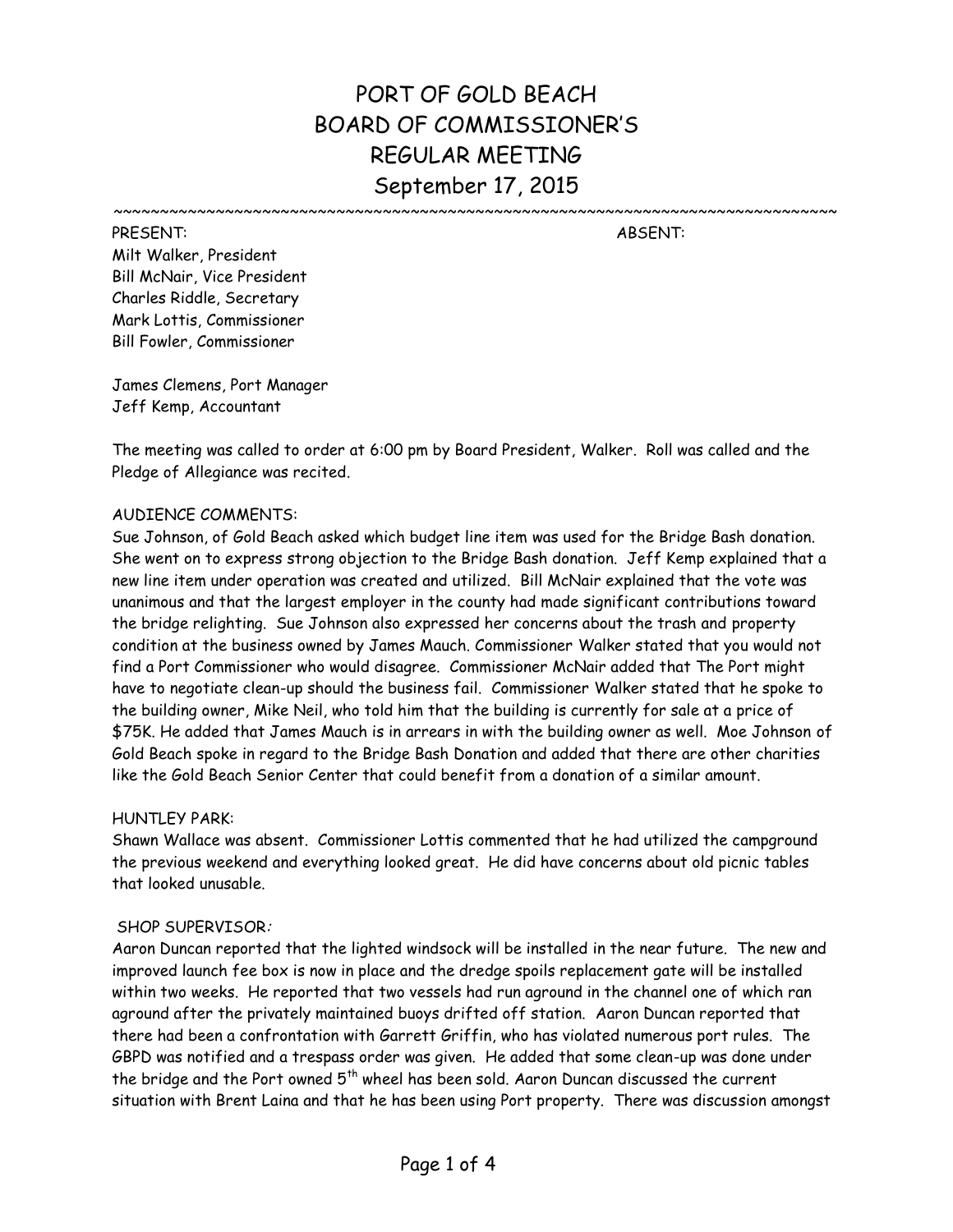the commissioners regarding the trespass order for Mr. Laina. The Board agreed that the trespass order should be lifted provided he purchases an annual launch fee and follow all rules. **MOTION: To rescind Brent Laina's restriction to Port property, allowing Brent Laina to access The Port including the launch ramp and other facilities, contingent on appropriate conduct, following Port policies, and the purchase of annual launch pass.** Motion made by McNair and seconded by Fowler. Motion passed by a vote of 5 for, 0 against

# OLD BUSINESS:

Resolution 2016-01, Mark Lottis commented on the draft resolution proposed by the Port Manager. Overall, he felt that the draft covered all of the previous discussion items. Lottis asked if our intent is to have the vessels utilize Port Moorage. Clemens stated that based on previous discussions it would allow the vessels to moor rather than tie up the boat ramp. McNair added that the target date of mid-June was ideal. Walker asked Lottis to read the resolution in its entirety. (resolution 2016-01 encl 1 to Sep minutes) Walker added that the vessels sometimes operate at a very high rate of speed with little regard to safety.

**MOTION: To approve resolution 2016-01.** Motion made by Walker and seconded by Lottis. Motion passed by a vote of 5 for, 0 against

# NEW BUSINESS:

Walker began the discussion stating that Jim Mauch is now in arrears over \$6000. Commissioner McNair added that the board/manager should now contact the Port's attorney. James Clemens stated that he would now contact Stebbins and Coffey for guidance and preparation of correspondence to Mauch. Commissioner Lottis added that the Port should be cautious that a partial payment might start the process again. He also mentioned that he had mailed Mike Neil a letter three weeks ago. Commissioner Lottis stressed the need for legal consultation prior to accepting payment from Mauch. Commissioner Riddle addressed the requirement for cleaning in addition to clearing up debt. He recommended creating actual clean-up goals with the business. Commissioner Walker notified the board that he had received a resignation letter from the Port Admin Secretary, Laurie Herrera.

**MOTION: To accept the resignation of Laurie Herrera.** Motion made by McNair and seconded by Fowler. Discussion: Commissioner Riddle mentioned that there should be no ambiguity regarding sick and vacation time. The Board agreed that the vacation time would be bought out and the vacation time would be zeroed. Motion passed by a vote of 5 for, 0 against.

Commissioner Fowler added that all Port property and passwords should be obtained. James Clemens briefed the board on status of the solicitation for the Airport Master Consulting firm. The board agreed that Commissioner Riddle, Commissioner McNair, and Port Manager Clemens would serve as the selection panel for the Master Consulting Firm. Commissioner Riddle explained the benefit of having 5-year Master Consulting Firm, which streamlines the bid process for future airport projects.

# APPROVAL OF MINUTES:

**MOTION: To approve the August 3, 2015 Special Meeting minutes,** motion made by Walker seconded by Riddle. Motion passed by a vote of 5 for, 0 against

**MOTION: To approve the September, 20, 2015 minutes with corrections.** Motion made and seconded by McNair. Motion passed by a vote of 5 for, 0 against

# ACCOUNTS PAYABLE:

**MOTION: To accept accounts payable for September 05, 2015.** Motion made by Walker and seconded by Riddle. Motion passed by a vote of 5 for, 0 against.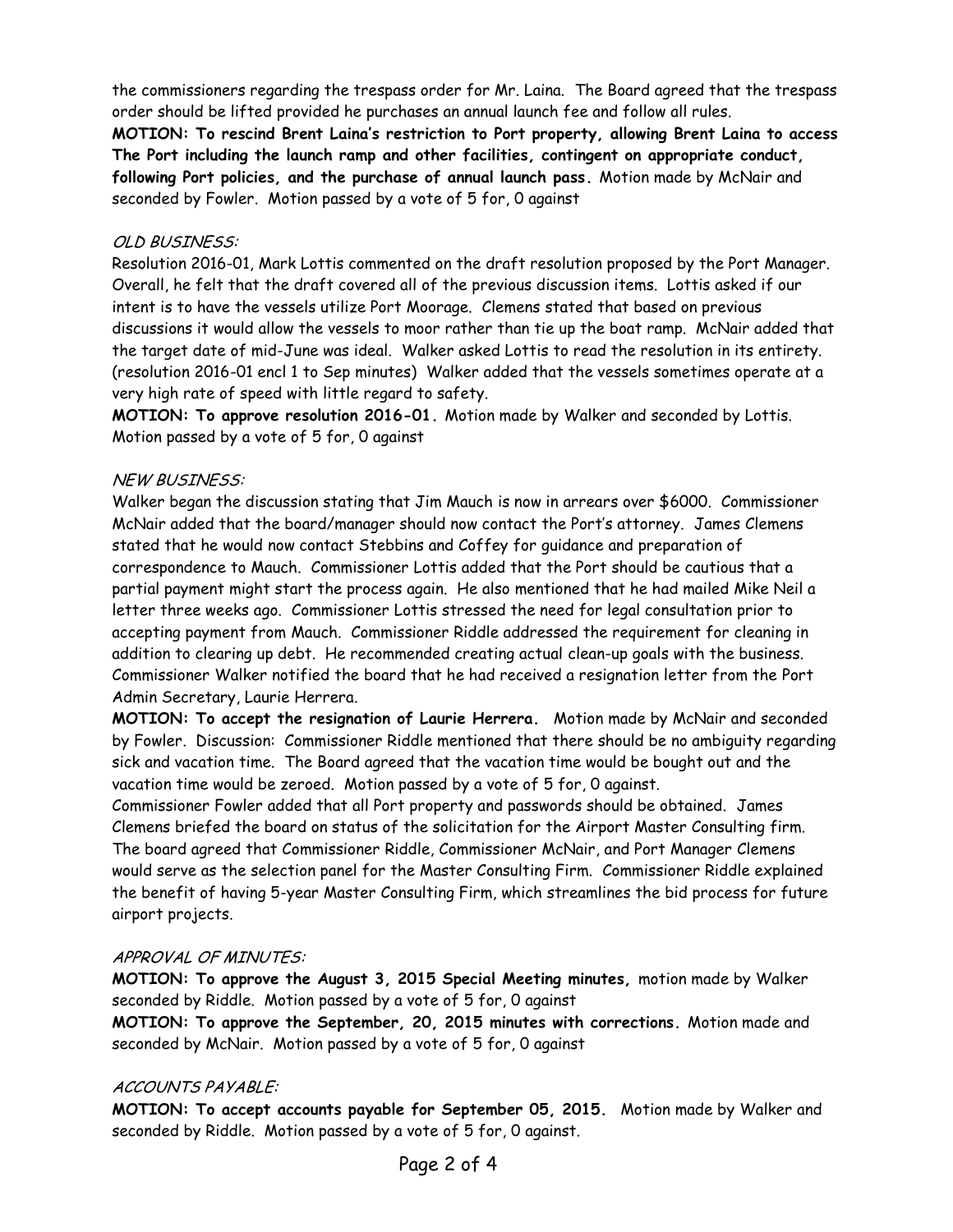# ACCOUNTS RECEIVABLE:

James Clemens readdressed the Mauch and Jones debt which are past 90 days. The board discussed the vessel owned by Della Jones (F/V Little Giant) which will need to be disposed of eventually. Commissioner Walker added that there is an older debt that needs to be researched. James Clemens pointed out two hanger land leases that are slightly over due.

### BUDGET REPORT:

Jeff Kemp recommended creating a larger amount for fuel purchases and sales to align spending authority. Marine fuel sales are slightly ahead of last year. Land lease revenues are fairly consistent and Cannery revenues are on track. Personnel costs are where they should overall. A separate line item has been made for sea lion patrol. Huntly Park revenues still up over last year but the revenue has slowed. Fowler asked for additional information regarding Laurie Herrera's comp time. Kemp explained that we discourage comp time and try to have employees take Holidays off.

## MANAGER'S REPORT:

James Clemens discussed meeting with Commissioner Riddle, Commissioner McNair and Michael Crow in regard to the development of the restrooms at the sand spit. The lighted windsock should be in place by mid October. There was a planning meeting for the fish cleaning station parking lot which will be done by the Port rather than by using an OSMB Grant. Most of the upriver illegal camping has stopped and it may be because of the additional signage that has been placed at the entrance to each bar. Commissioner Lottis mentioned that there has been an RV observed IVO Elephant Rock. James Clemens said that he will look into it. James Clemens reported that he had contacted M&M from Medford regarding airport tank inspection. An updated bid is being provided. He also stated that he has located a company capable of removing contaminated fuel and waste oil. Commissioner Fowler mentioned that there could be a mix of chemicals which could complicate the removal of the waste oil. The Post Manager attended the South Ports meeting with Bill Fowler and the ACOE Regional Permit workshop with Bill McNair. He also attended the Port Orford dredging pre-mobilization meeting. The Manager reported that there is no progress on the Canfield Bar tree trimming or the large logs at the mill site. The Sea Lion Patrol pyrotechnics are now stored properly. The Manager met with NOAA regarding the program and they seem to be very happy with upgrades to the program.

#### COMMISSIONER'S COMMENTS:

Commissioner Walker readdressed the fact that the property owned by Mike Neil is for sale at \$75K. McNair added that the discussion with the attorney should paint a much clearer picture. The Board agreed that the structural integrity of the building and the clean-up costs are troubling. Commissioner Walker mentioned that many citizens have requested a path and access to the sand spit. He also mentioned the illegally parked vehicle on the north side of the river next to the CG facility. Commissioner McNair readdressed the meeting with Michael Crow. He also discussed that the Port has drafted a support letter for Rogue River channel maintenance. Commissioner Lottis readdressed the fact that he and Commissioner McNair had began planning for the fish cleaning station parking lot that had been declined by OSMP.

The expansion will allow vehicles much better access to the fish cleaning station. Commissioner Lottis added that he will miss the next two meetings.

AUDIENCE COMMENTS: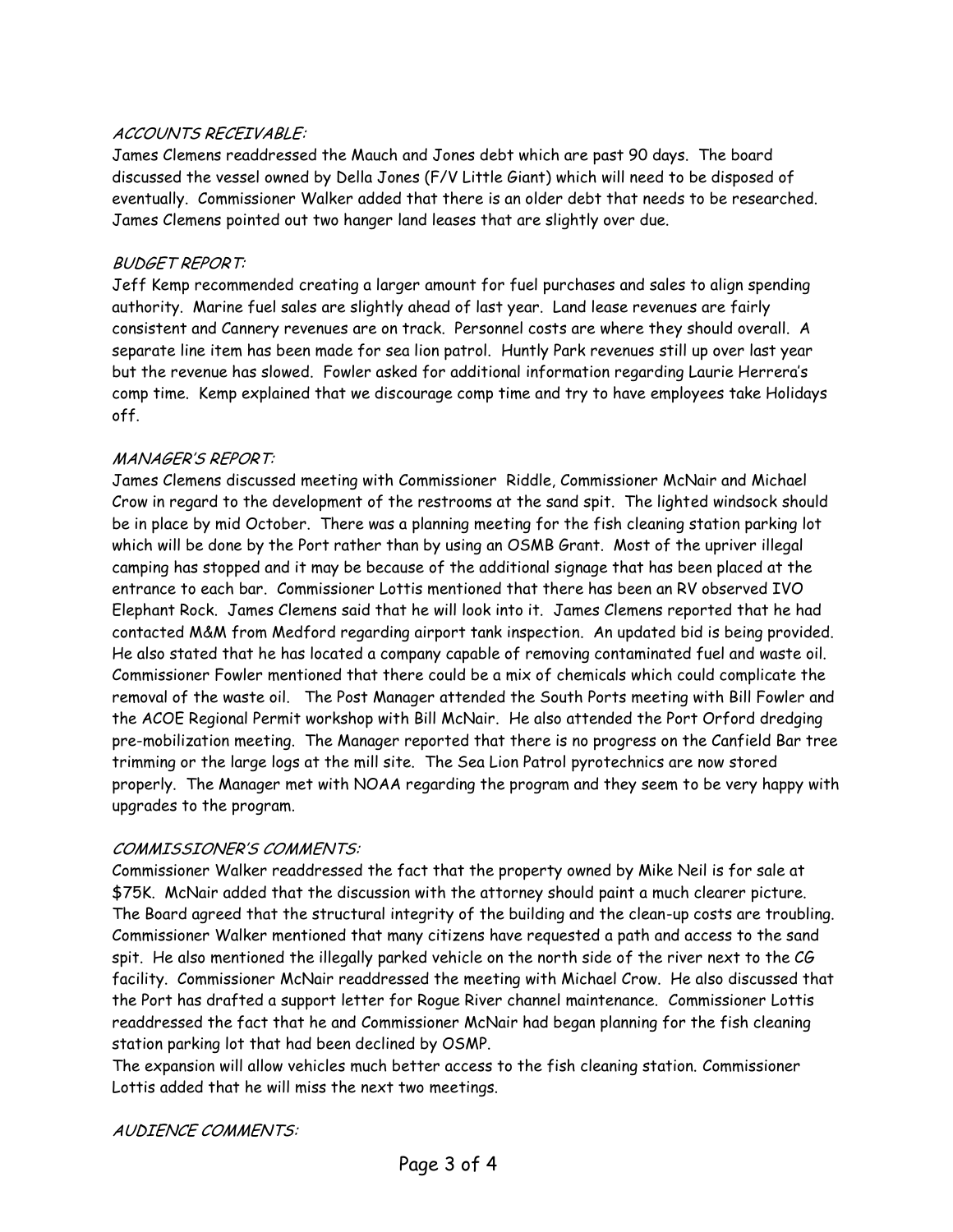ADJOURN:

**MOTION: To adjourn the regular meeting of September 17, 2015** made by McNair and seconded by Walker. Motion was passed by a vote of 5 for, and 0 against at 9:05 PM.